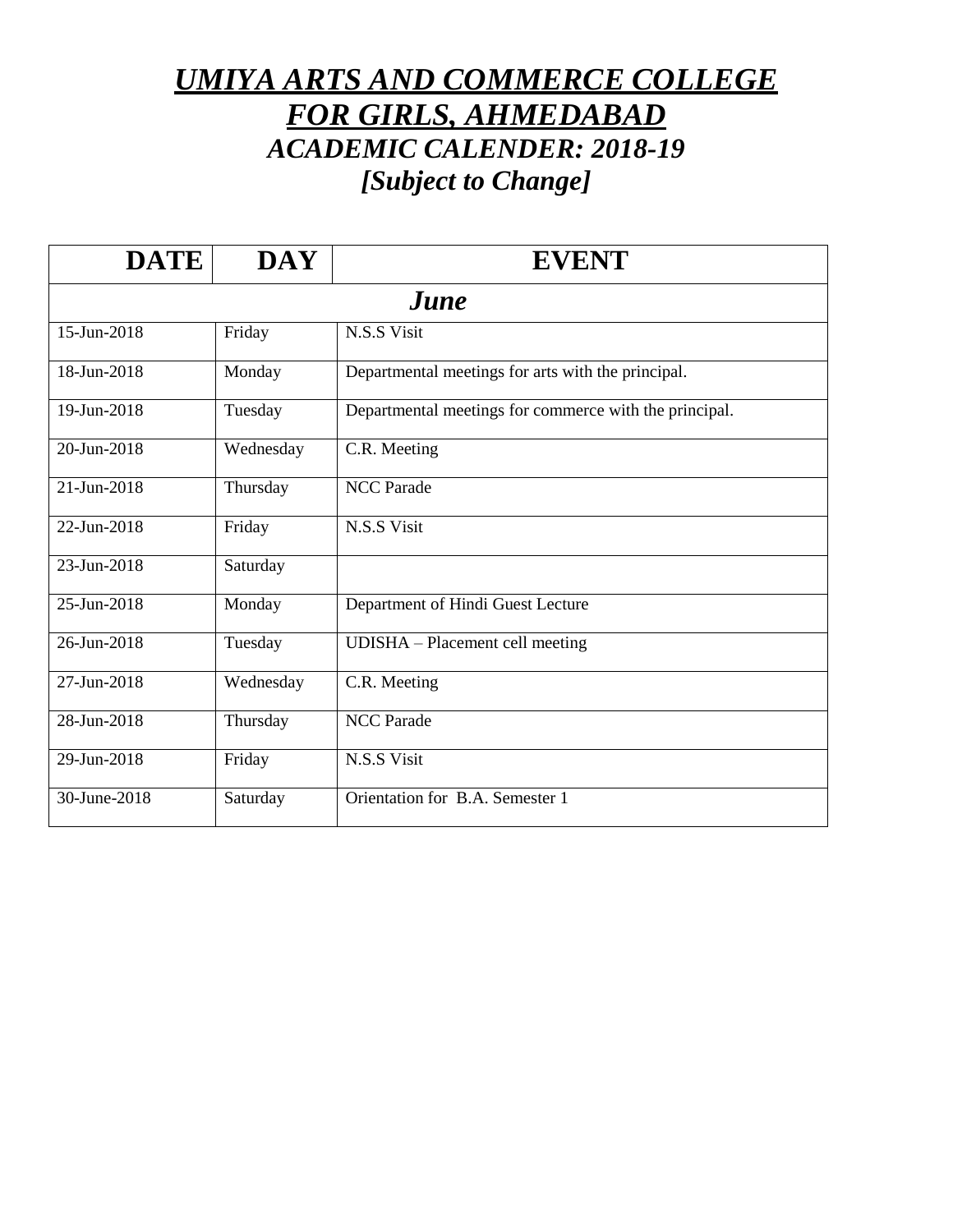| <b>DATE</b>      | <b>DAY</b> | <b>EVENT</b>                                              |  |
|------------------|------------|-----------------------------------------------------------|--|
| <b>July</b>      |            |                                                           |  |
| 2-Jul-2018       | Monday     | B.A. Semester 1 Begins.                                   |  |
| 3-Jul-2018       | Tuesday    | Orientation for Sports.                                   |  |
| $4-Jul-2018$     | Wednesday  | C.R. Meeting                                              |  |
| 5-Jul-2018       | Thursday   | <b>NCC</b> Parade                                         |  |
| 6-Jul-2018       | Friday     | N.S.S Visit                                               |  |
| $7 - Jul - 2018$ | Saturday   | Orientation for B.Com. Semester 1                         |  |
| 9-Jul-2018       | Monday     | Dept. Gujarati Field Visit                                |  |
| 10-Jul-2018      | Tuesday    | B.Com Semester 1 begins.                                  |  |
| $11 -$ Jul-2018  | Wednesday  | C.R. Meeting                                              |  |
| 12-Jul-2018      | Thursday   | <b>NCC</b> Parade                                         |  |
| 13-Jul-2018      | Friday     | N.S.S Visit                                               |  |
| 14-Jul-2018      | Saturday   | Rathyatra Celebration/Poster making at college.           |  |
| 16-Jul-2018      | Monday     | Dept. of Commerce - Guest Lecture                         |  |
| 17-Jul-2018      | Tuesday    | M.Com Semester 1 Industrial Visit                         |  |
| 18-Jul-2018      | Wednesday  | C.R. Meeting                                              |  |
| 19-Jul-2018      | Thursday   | <b>NCC Parade</b>                                         |  |
| 20-Jul-2018      | Friday     | N.S.S Visit                                               |  |
| 21-Jul-2018      | Saturday   | Department of Commerce Industrial Visit B.Com Semester 5. |  |
| 23-Jul-2018      | Monday     | Department Visit - English                                |  |
| 24-Jul-2018      | Tuesday    | G.S.T. / Tally Classes Begins.                            |  |
| 25-Jul-2018      | Wednesday  | C.R. Meeting                                              |  |
| 26-Jul-2018      | Thursday   | <b>NCC Parade</b>                                         |  |
| 27-Jul-2018      | Friday     | N.S.S Visit / Guru Purnima Celebration                    |  |
| 28-Jul-2018      | Saturday   | Training for Fine Arts for Youth Festival                 |  |
| 30-Jul-2018      | Monday     | M.Com. Semester 3 Industrial visit.                       |  |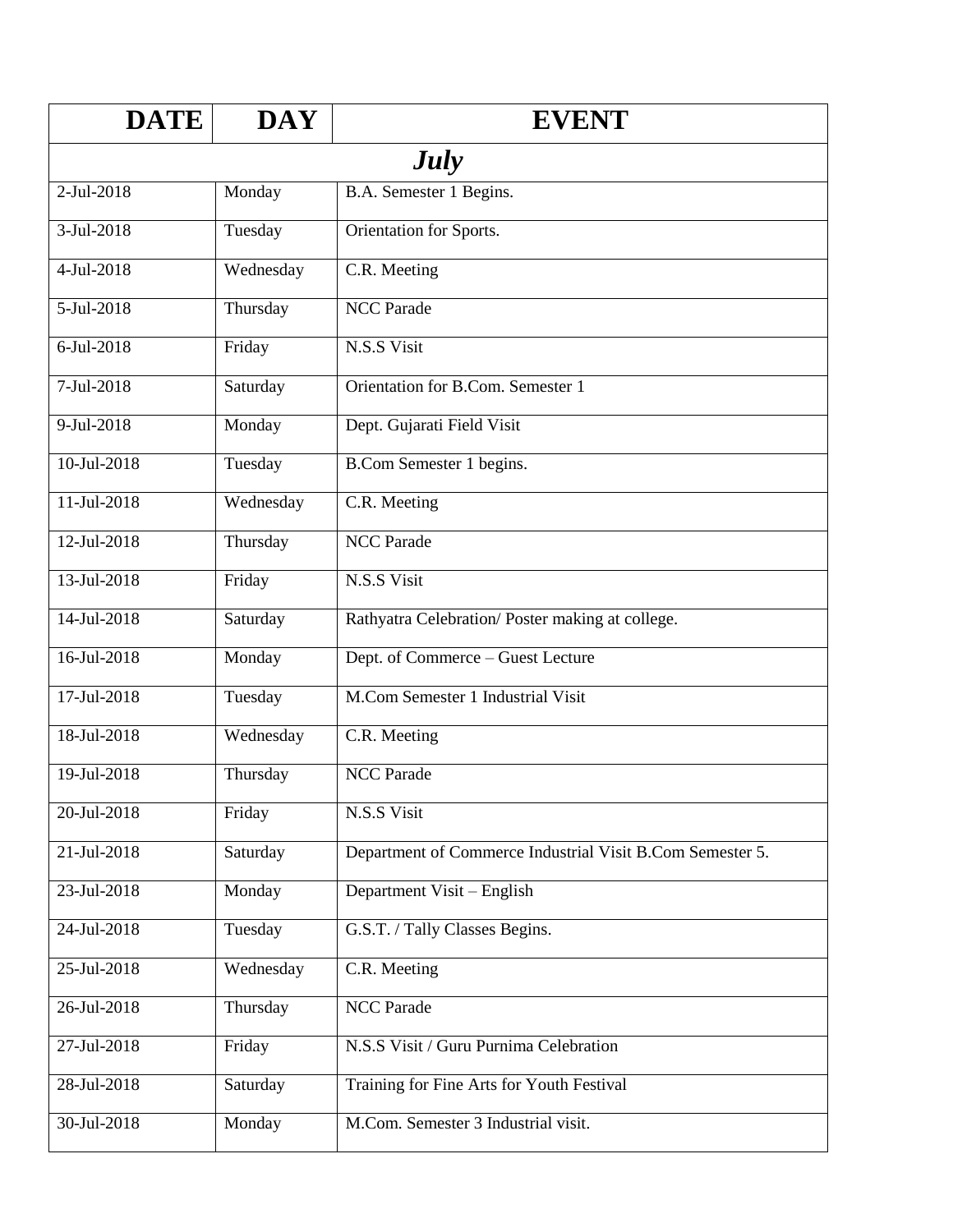| $ 31-Jul-2018$ | Tuesday | ICSI – Orientation for all student of commerce |
|----------------|---------|------------------------------------------------|
|                |         |                                                |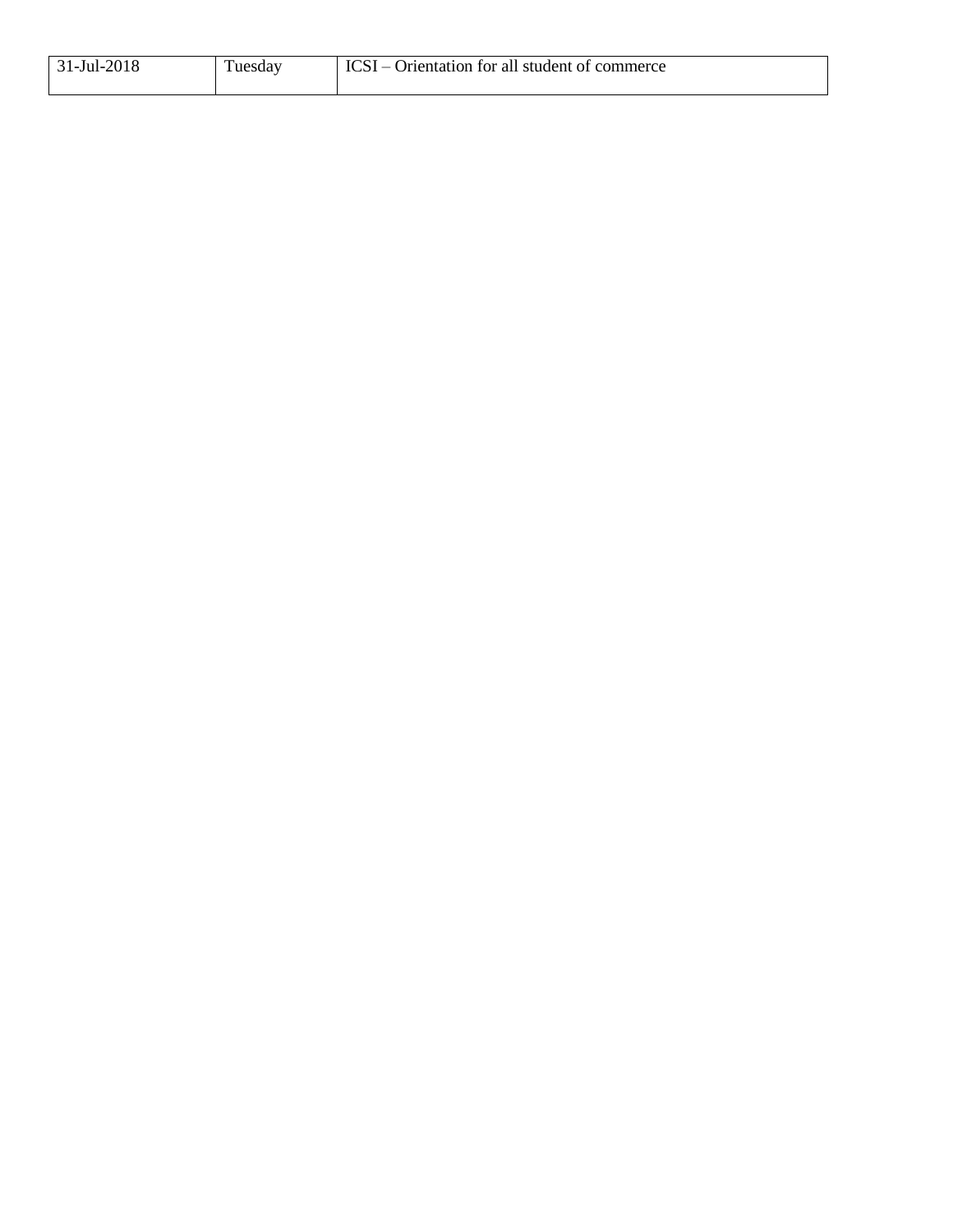| <b>DATE</b> | <b>DAY</b>    | <b>EVENT</b>                                     |  |  |
|-------------|---------------|--------------------------------------------------|--|--|
|             | <b>August</b> |                                                  |  |  |
| 1-Aug-2018  | Wednesday     | C.R. Meeting                                     |  |  |
| 2-Aug-2018  | Thursday      | <b>NCC Parade</b>                                |  |  |
| 3-Aug-2018  | Friday        | N.S.S Visit                                      |  |  |
| 4-Aug-2018  | Saturday      | Dept. English Library Visit.                     |  |  |
| 6-Aug-2018  | Monday        | Dept. Economics - Visit to bank                  |  |  |
| 7-Aug-2018  | Tuesday       |                                                  |  |  |
| 8-Aug-2018  | Wednesday     | C.R. Meeting                                     |  |  |
| 9-Aug-2018  | Thursday      | <b>NCC Parade</b>                                |  |  |
| 10-Aug-2018 | Friday        | N.S.S Visit                                      |  |  |
| 11-Aug-2018 | Saturday      | Ramdada Memorial Lecture.                        |  |  |
| 13-Aug-2018 | Monday        | <b>Guest Lecture Department of English</b>       |  |  |
| 14-Aug-2018 | Tuesday       |                                                  |  |  |
| 16-Aug-2018 | Thursday      | <b>NCC Parade</b>                                |  |  |
| 18-Aug-2018 | Saturday      | Dept. of Gujarati visit for Educational purpose. |  |  |
| 20-Aug-2018 | Monday        |                                                  |  |  |
| 21-Aug-2018 | Tuesday       | Dept. of Sociology: Educational visit.           |  |  |
| 23-Aug-2018 | Thursday      | <b>NCC Parade</b>                                |  |  |
| 24-Aug-2018 | Friday        | N.S.S Visit                                      |  |  |
| 25-Aug-2018 | Saturday      | Dept. of History: Field trip.                    |  |  |
| 27-Aug-2018 | Monday        |                                                  |  |  |
| 28-Aug-2018 | Tuesday       | Dept. of Hindi: Hindi Educational Visit.         |  |  |
| 29-Aug-2018 | Wednesday     | C.R. Meeting                                     |  |  |
| 30-Aug-2018 | Thursday      | NCC Parade                                       |  |  |
| 31-Aug-2018 | Friday        | N.S.S Visit                                      |  |  |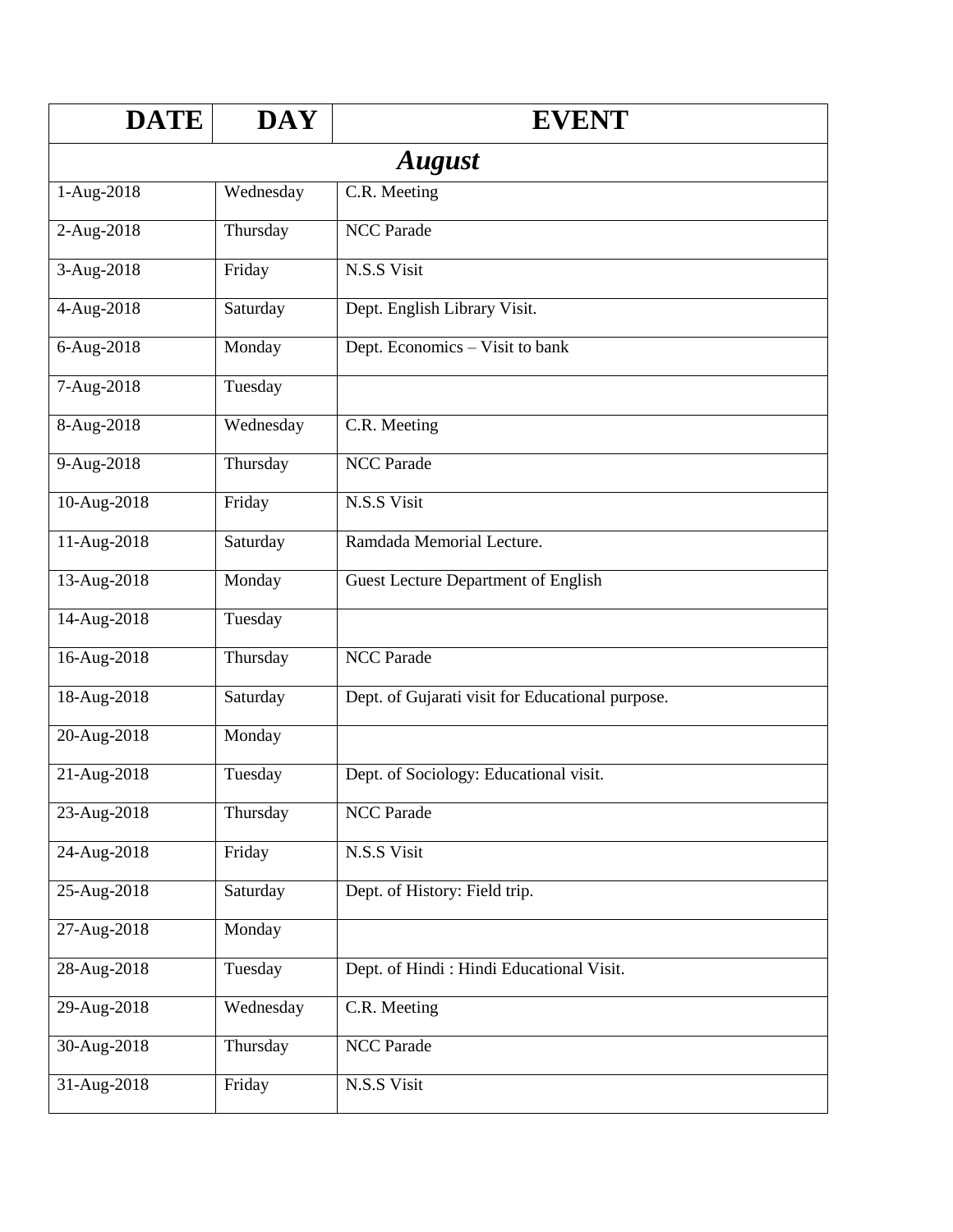| <b>DATE</b>       | <b>DAY</b>       | <b>EVENT</b>                                     |  |  |
|-------------------|------------------|--------------------------------------------------|--|--|
|                   | <i>September</i> |                                                  |  |  |
| 1-Sep-2018        | Saturday         |                                                  |  |  |
| 5-Sep-2018        | Wednesday        | C.R. Meeting / Celebration of Teacher's Day      |  |  |
| 6-Sep-2018        | Thursday         | <b>NCC</b> Parade                                |  |  |
| 7-Sep-2018        | Friday           | N.S.S Visit                                      |  |  |
| 8-Sep-2018        | Saturday         |                                                  |  |  |
| 10-Sep-2018       | Monday           |                                                  |  |  |
| 11-Sep-2018       | Tuesday          |                                                  |  |  |
| 12-Sep-2018       | Wednesday        | C.R. Meeting                                     |  |  |
| 14-Sep-2018       | Friday           | N.S.S Visit                                      |  |  |
| 15-Sep-2018       | Saturday         |                                                  |  |  |
| 17-Sep-2018       | Monday           | Dept. of Psychology visit.                       |  |  |
| 18-Sep-2018       | Tuesday          | Examination committee meeting with the principal |  |  |
| 19-Sep-2018       | Wednesday        | C.R. Meeting                                     |  |  |
| 20-Sep-2018       | Thursday         | <b>NCC Parade</b>                                |  |  |
| 22-Sep-2018       | Saturday         | Dept. of History: Guest Lecture                  |  |  |
| 24-Sep-2018       | Monday           | Revision Begins – B.Com Semester – $1,3,5$       |  |  |
| 25-Sep-2018       | Tuesday          | Revision Begins $-B.A.$ Semester $-1,3,5$        |  |  |
| $26 - Sep - 2018$ | Wednesday        | C.R. Meeting                                     |  |  |
| 27-Sep-2018       | Thursday         | <b>NCC Parade</b>                                |  |  |
| 28-Sep-2018       | Friday           | N.S.S Visit                                      |  |  |
| 29-Sep-2018       | Saturday         |                                                  |  |  |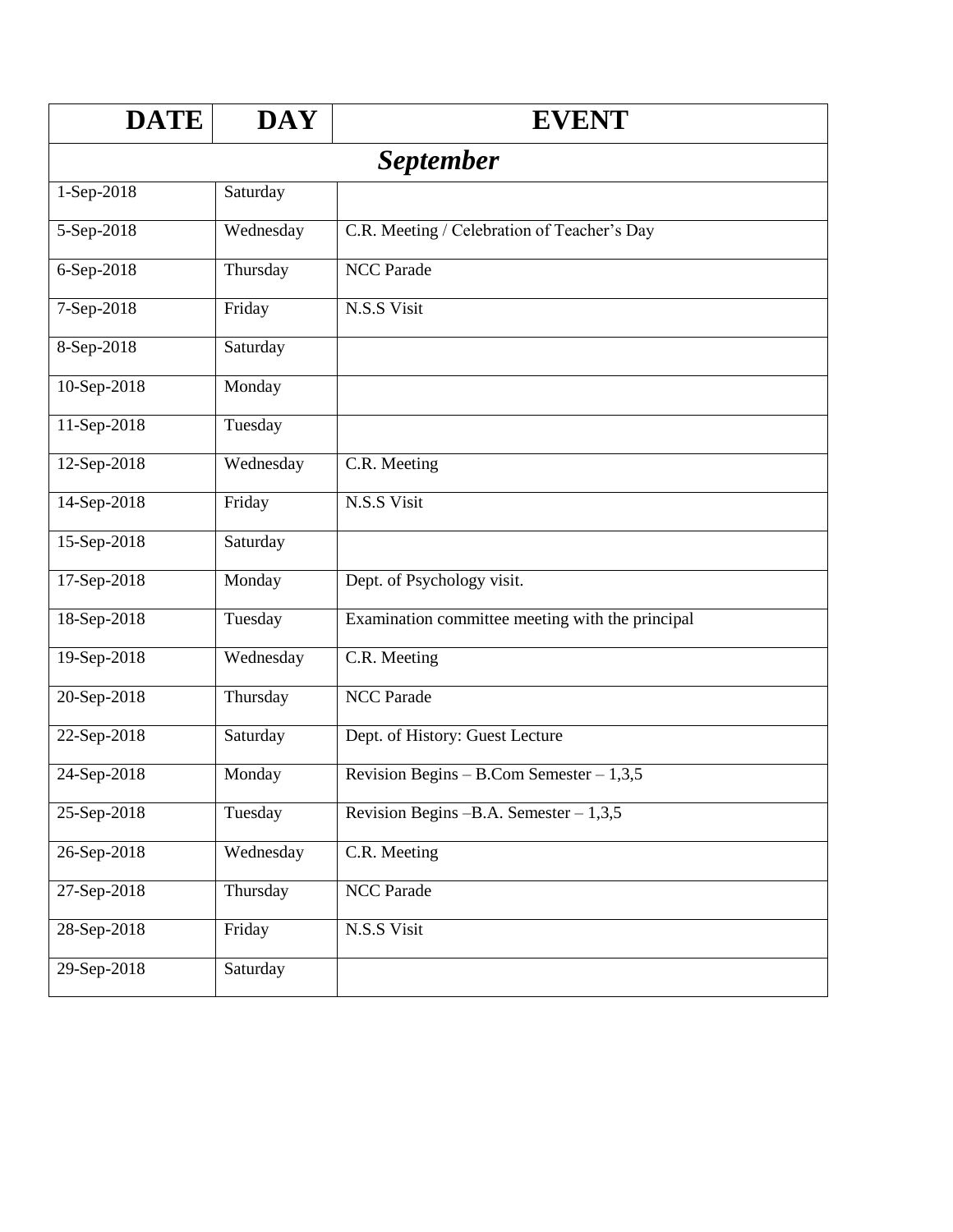| <b>DATE</b>                   | <b>DAY</b>            | <b>EVENT</b>          |  |  |
|-------------------------------|-----------------------|-----------------------|--|--|
|                               | <b>October</b>        |                       |  |  |
| 1-Oct-2018                    | Monday                |                       |  |  |
| 3-Oct-2018                    | Wednesday             | C.R. Meeting          |  |  |
| 4-Oct-2018                    | Thursday              | <b>NCC</b> Parade     |  |  |
| 5-Oct-2018                    | Friday                | N.S.S Visit           |  |  |
| 6-Oct-2018                    | Saturday              |                       |  |  |
| 8-Oct-2018 to 27-<br>Oct-2018 | Monday to<br>Saturday | <b>Internal Exams</b> |  |  |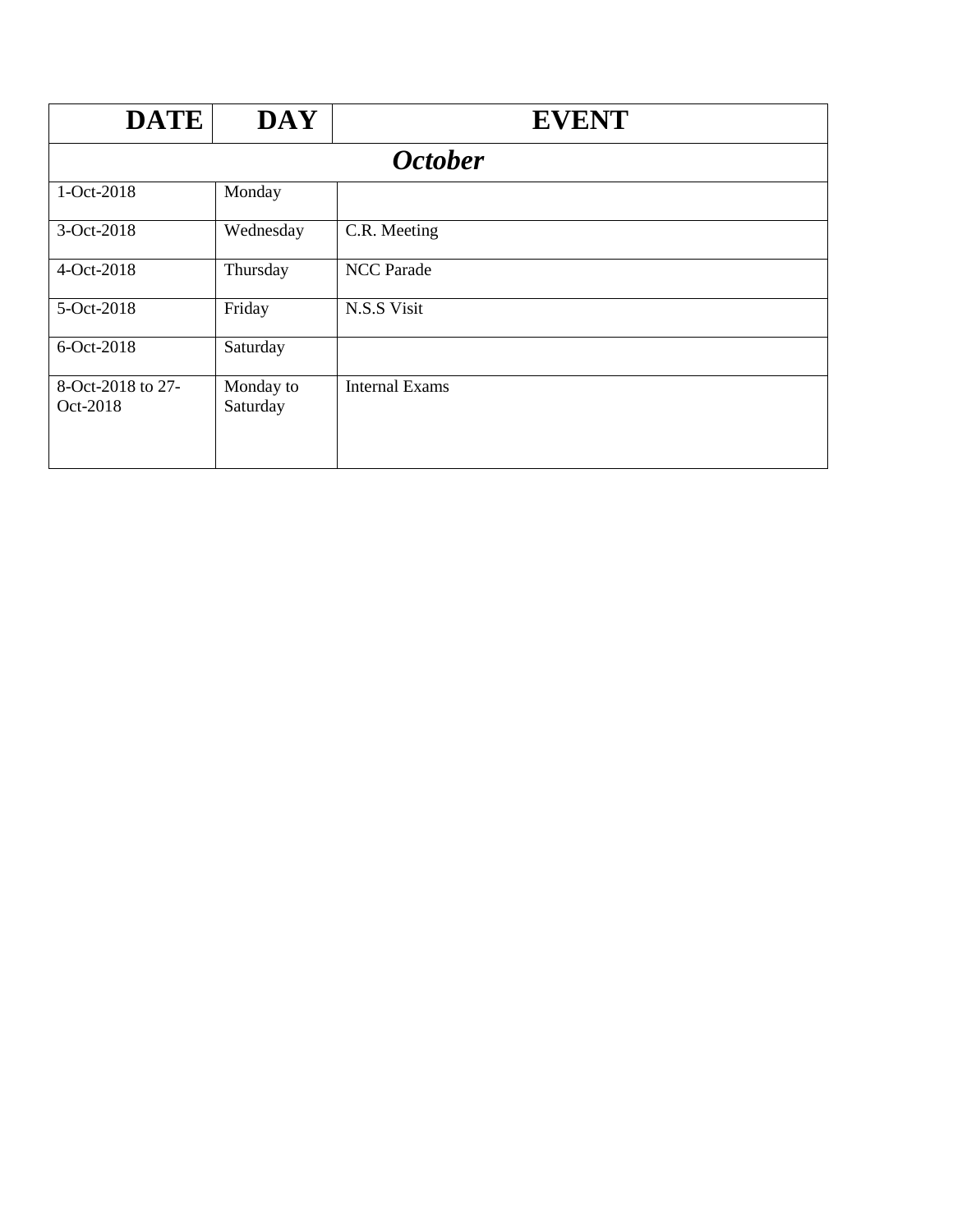| <b>DATE</b>                   | DAY                     | <b>EVENT</b> |
|-------------------------------|-------------------------|--------------|
| <b>November</b>               |                         |              |
| 1-Nov-2018 to 3-<br>Nov-2018. | Thursday to<br>Saturday | Re-test.     |

| <b>DATE</b> | <b>DAY</b>      | <b>EVE</b>                                                                     |
|-------------|-----------------|--------------------------------------------------------------------------------|
|             |                 | <b>NT</b>                                                                      |
|             | <b>December</b> |                                                                                |
| 01-Dec-2018 | Saturday        | Red Ribbon Day 'AIDS Awareness Day'                                            |
| 03-Dec-2018 | Monday          | Bcom Sem - 3 Gujarati Medium Tally course beings<br>Finishing School beings    |
| 04-Dec-2018 | Tuesday         |                                                                                |
| 05-Dec-2018 | Wednesday       | Poustik Nasto [Nutritious Snacks] by students, HR/CR<br>Meeting with Principal |
| 06-Dec-2018 | Thursday        | N.C.C. Parade                                                                  |
| 07-Dec-2018 | Friday          | Psychological Counseling /<br>N.S.S Visit<br>to Old Age Home                   |
| 08-Dec-2018 | Saturday        |                                                                                |
| 10-Dec-2018 | Monday          |                                                                                |
| 11-Dec-2018 | Tuesday         |                                                                                |
| 12-Dec-2018 | Wednesday       | Poustik Nasto [Nutritious Snacks] by students, HR/CR<br>Meeting with Principal |
| 13-Dec-2018 | Thursday        | N.C.C. Parade                                                                  |
| 14-Dec-2018 | Friday          | Psychological Counseling /<br>N.S.S Visit<br>to Old Age Home                   |
| 15-Dec-2018 | Saturday        | Foundation course in English                                                   |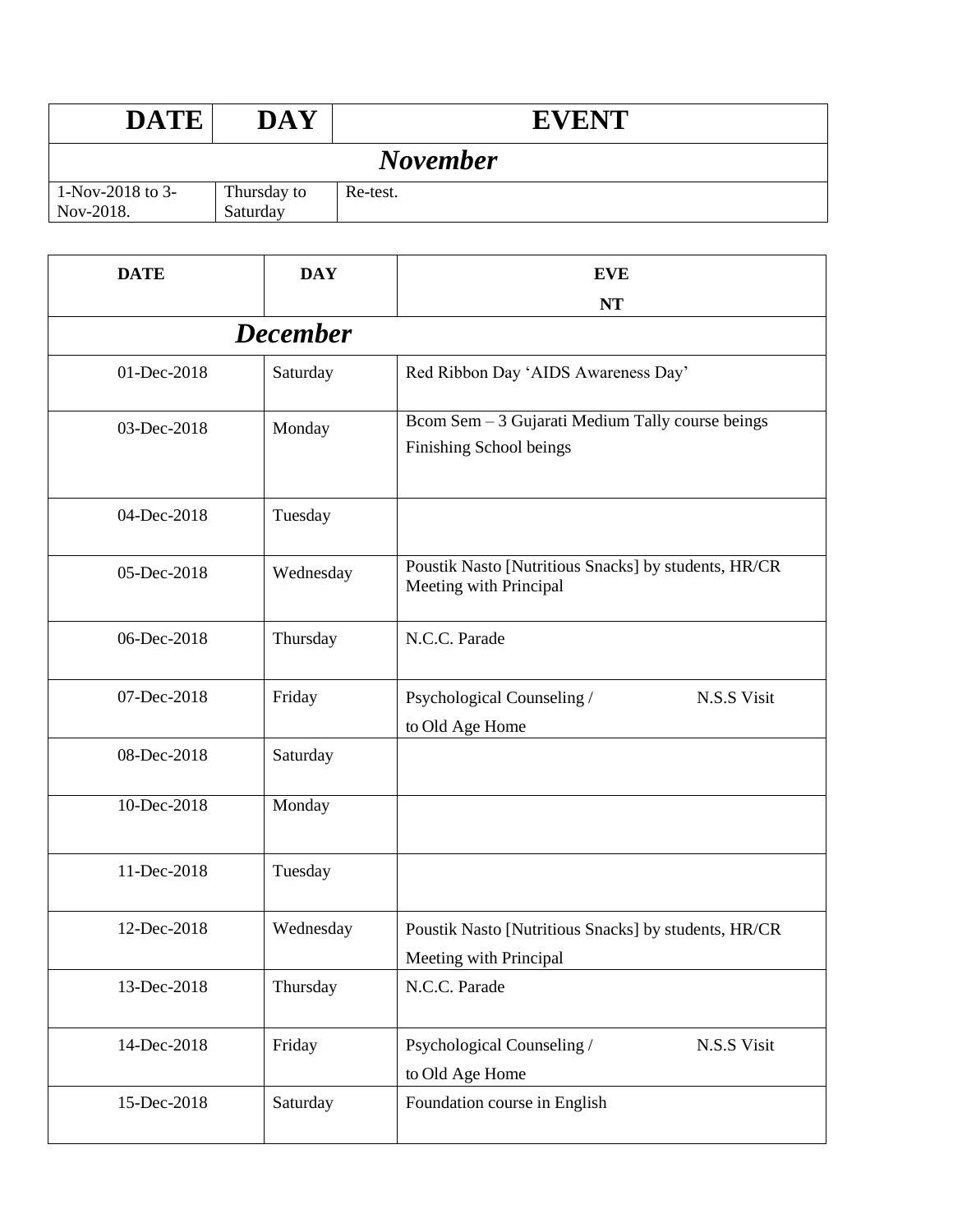| 17-Dec-2018 | Monday                | Department Tour - English                                                      |
|-------------|-----------------------|--------------------------------------------------------------------------------|
| 18-Dec-2018 | Tuesday               |                                                                                |
| 19-Dec-2018 | Wednesday             | Poustik Nasto [Nutritious Snacks] by students,                                 |
|             |                       | HR/CR Meeting with Principal                                                   |
| 20-Dec-2018 | Thursday              | N.C.C. Parade                                                                  |
| 21-Dec-2018 | Friday                | Psychological Counseling /<br>N.S.S Visit<br>to Old Age Home                   |
| 22-Dec-2018 | Saturday              | Computer Quiz - B.A. Sem - 1 & 3                                               |
| 24-Dec-2018 | Monday                | Industrial visit M.Com                                                         |
| 25-Dec-2018 | Tuesday               | Christmas Holiday                                                              |
| 26-Dec-2018 | Wednesday             | Poustik Nasto [Nutritious Snacks] by students, HR/CR<br>Meeting with Principal |
| 27-Dec-2018 | Thursday              | N.C.C. Parade                                                                  |
| 28-Dec-2018 | Friday                | Psychological Counseling /<br>N.S.S Visit<br>to Old Age Home                   |
| 29-Dec-2018 | Saturday              |                                                                                |
| 31-Dec-2018 | Monday                |                                                                                |
|             | <b><i>January</i></b> |                                                                                |
| 01-Jan-2019 | Tuesday               | <b>LIC Training Begins</b>                                                     |
| 02-Jan-2019 | Wednesday             | Poustik Nasto [Nutritious Snacks] by students, HR/CR                           |
|             |                       | Meeting with Principal                                                         |
| 03-Jan-2019 | Thursday              | N.C.C. Parade                                                                  |
| 04-Jan-2019 | Friday                | Psychological Counseling /<br>N.S.S Visit                                      |
|             |                       | to Old Age Home                                                                |
| 05-Jan-2019 | Saturday              |                                                                                |
| 07-Jan-2019 | Monday                |                                                                                |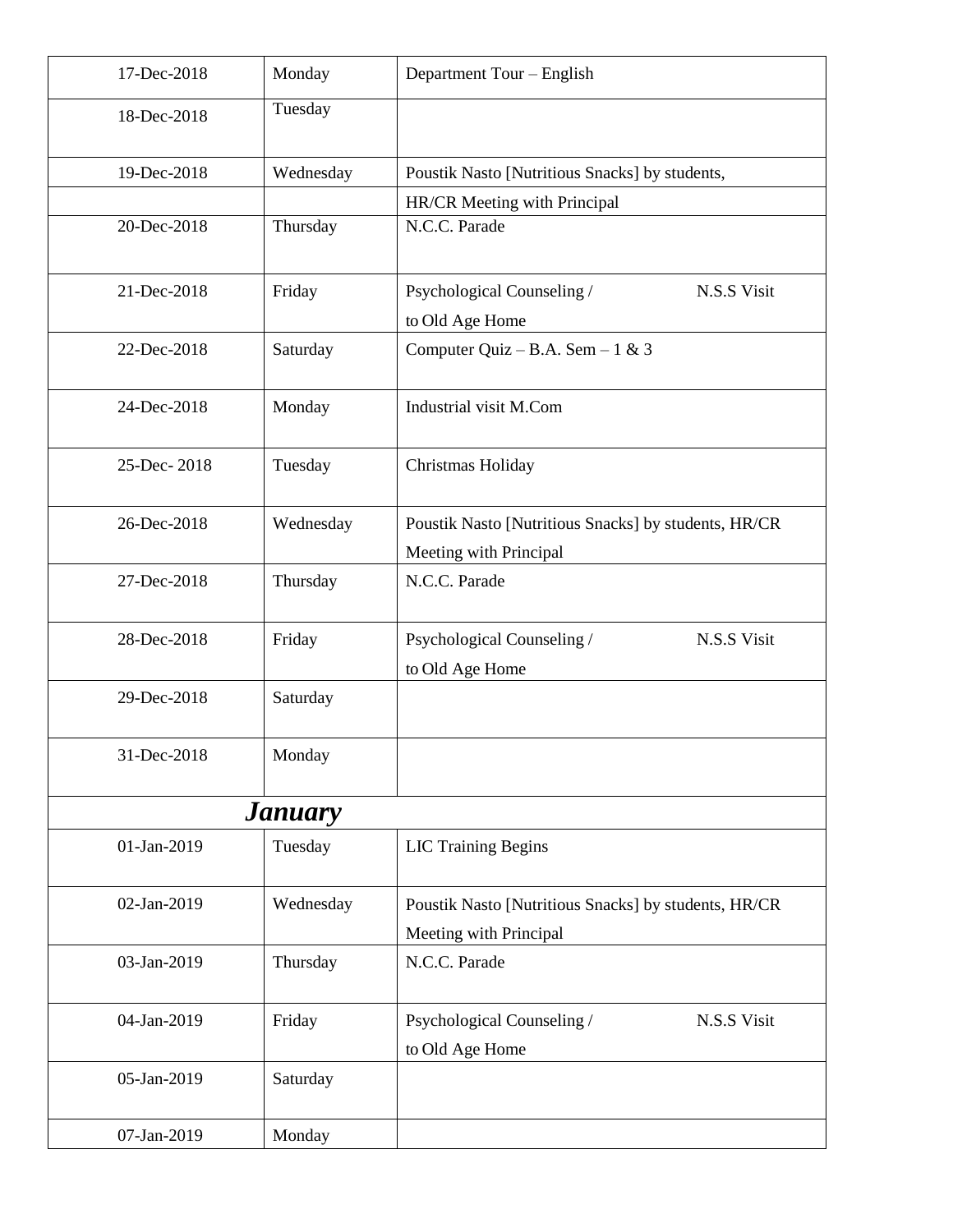| 08-Jan-2019 | Tuesday   | Department Program - Gujarati                                                  |
|-------------|-----------|--------------------------------------------------------------------------------|
| 09-Jan-2019 | Wednesday | Poustik Nasto [Nutritious Snacks] by students,                                 |
|             |           | HR/CR Meeting with Principal                                                   |
| 10-Jan-2019 | Thursday  | N.C.C. Parade                                                                  |
| 11-Jan-2019 | Friday    | Psychological Counseling /<br>N.S.S Visit<br>to Old Age Home                   |
| 12-Jan-2019 | Saturday  | Youth Day Celebration                                                          |
| 14-Jan-2019 | Monday    | Uttarayan Holiday                                                              |
| 15-Jan-2019 | Tuesday   | Uttarayan Holiday                                                              |
| 16-Jan-2019 | Wednesday | Poustik Nasto [Nutritious Snacks] by students, HR/CR<br>Meeting with Principal |
| 17-Jan-2019 | Thursday  | Department Program - Hindi / N.C.C Parade                                      |
| 18-Jan-2019 | Friday    | Psychological Counseling /<br>N.S.S Visit<br>to Old Age Home                   |
| 19-Jan-2019 | Saturday  | Meet the Author                                                                |
| 21-Jan-2019 | Monday    | Awareness of Swayam Portal                                                     |
| 22-Jan-2019 | Tuesday   | Department Program - Economics                                                 |
| 23-Jan-2019 | Wednesday | Poustik Nasto [Nutritious Snacks] by students, HR/CR<br>Meeting with Principal |
| 24-Jan-2019 | Thursday  | N.C.C Parade, Department Program -<br>Psychology                               |
| 25-Jan-2019 | Friday    | Psychological Counseling /<br>N.S.S Visit<br>to Old Age Home                   |
| 26-Jan-2019 | Saturday  | Republic Day Celebration / Alumni Meet                                         |
| 28-Jan-2019 | Monday    | Departmental Programme - Commerce                                              |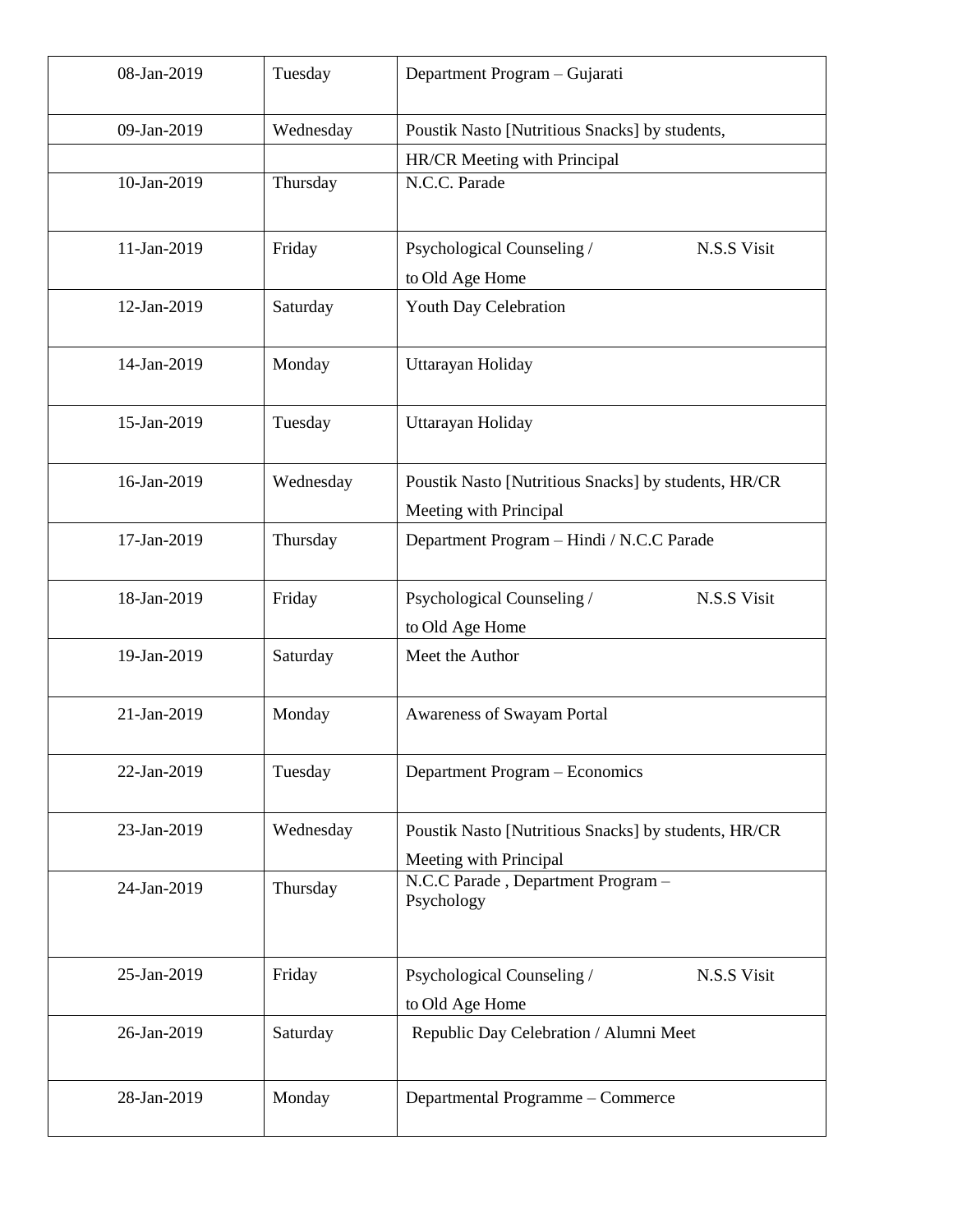| 29-Jan-2019 | Tuesday         | <b>TCS Beings</b>                                                                       |
|-------------|-----------------|-----------------------------------------------------------------------------------------|
| 30-Jan-2019 | Wednesday       | Poustik Nasto [Nutritious Snacks] by students, HR/CR<br>Meeting with Principal / Gandhi |
|             |                 | Nirvan Din.                                                                             |
| 31-Jan-2019 | Thursday        | N.C.C Parade                                                                            |
|             | <b>February</b> |                                                                                         |
|             |                 | Revision                                                                                |
| 01-Feb-2019 | Thursday        | Placement Programme, Dangee dums Interview, Geet                                        |
|             |                 | - Sangeet - Nritya Dhara / NCC Parade                                                   |
| 02-Feb-2019 | Friday          | Placement Programme/ SamudayikSeva                                                      |
|             |                 | Dhara - N.S.S Visit to Old Age Home, Felicitation of                                    |
|             |                 | Minister, MLA & President                                                               |
| 03-Feb-2019 | Saturday        | Khelkud Vyayam Dhara, Workshop on Serial & Film                                         |
|             |                 | Technology Vertea Film Company                                                          |
| 05-Feb-2019 | Monday          | Kala kaushalya Dhara, N.S.S. Visit, Kala kaushalya                                      |
|             |                 | Dhara,                                                                                  |
| 06-Feb-2019 | Tuesday         | Gyan Dhara - Natya Dhara, Dept. Visit Guj. To Bhoje<br>Museum & One Act Play            |
|             |                 | Installation of Pad Dispenser, Talk with Dr. Parul                                      |
|             |                 | Kotadawala                                                                              |
| 07-Feb-2019 | Wednesday       | Sarjanatmak Abhivyakti Dhara                                                            |
| 08-Feb-2019 | Thursday        | Geet - Sangeet - Nritya Dhara / NCC Parade                                              |
| 09-Feb-2019 | Friday          | SamudayikSeva Dhara - N.S.S Visit to Old Age Home                                       |
| 10-Feb-2019 | Saturday        | Khelkud Vyayam Dhara - C.R. Meeting With<br>Principal                                   |
| 12-Feb-2019 | Monday          | Kala kaushalya Dhara /N.S.S Visit / Annual Sports Day<br>$-425$ students, 3 events      |
| 14-Feb-2019 | Wednesday       | Sarjanatmak Abhivyakti Dhara                                                            |
| 15-Feb-2019 | Thursday        | Geet – Sangeet – Nritya Dhara / NCC Parade/ Award by<br>94.3 My FM - Socio - Graceful   |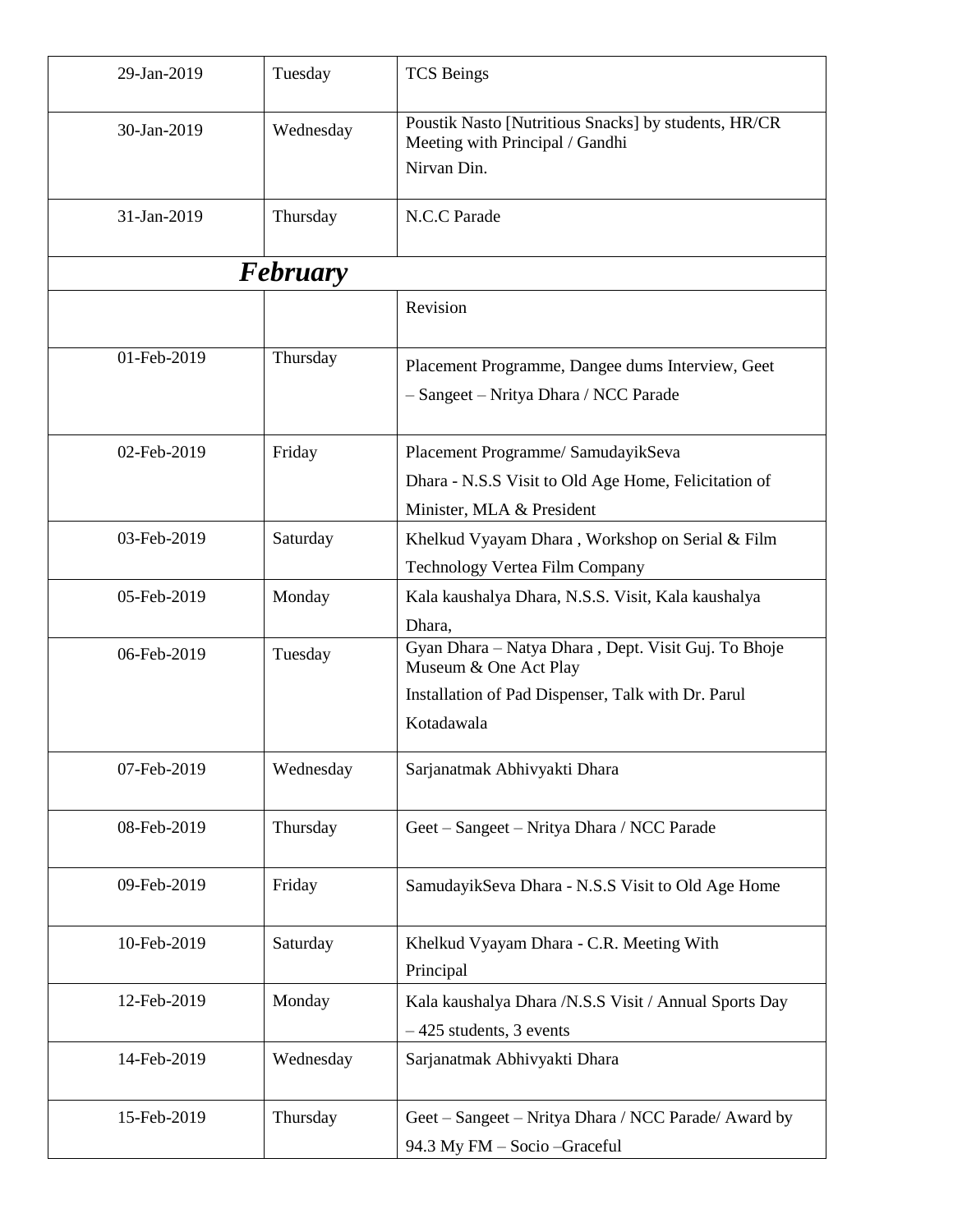|              |           | Award                                                 |
|--------------|-----------|-------------------------------------------------------|
| 16-Feb-2019  | Friday    | SamudayikSeva Dhara - N.S.S Visit to Old Age Home     |
| 17-Feb-2019  | Saturday  | Khelkud Vyayam Dhara - C.R. Meeting With              |
|              |           | Principal                                             |
| 19-Feb-2019  | Monday    | Kala kaushalya Dhara /N.S.S. Visit / Guest            |
|              |           | lecture – Dr. Jappe – NET, JRF M.Com                  |
|              |           | students                                              |
| 20-Feb-2019  | Tuesday   | Gyan Dhara - Natya Dhara                              |
|              |           | STC RUDMI - Change your Image Change your             |
|              |           | Life                                                  |
| 21-Feb-2019  | Wednesday | Sarjanatmak Abhivyakti Dhara World                    |
|              |           | Mother Tongue Day                                     |
| 22-Feb-2019  | Thursday  | Geet – Sangeet – Nritya Dhara / NCC Parade /          |
|              |           | Inter College Computer Quiz 8 Teams / Dangee Dums     |
|              |           | <b>Final Interview</b>                                |
| 23-Feb-2019  | Friday    | SamudayikSeva Dhara                                   |
| 24-Feb-2019  | Saturday  | Khelkud Vyayam Dhara                                  |
| 26-Feb-2019  | Monday    | Kala kaushalya Dhara                                  |
| 27-Feb-2019  | Tuesday   | Gyan Dhara - Natya Dhara / Week Long Bridge           |
|              |           | Course in English begins                              |
| 28-Feb-2019  | Wednesday | Sarjanatmak Abhivyakti Dhara                          |
| <b>March</b> |           |                                                       |
| 01-Mar-2019  | Thursday  | Geet - Sangeet - Nritya Dhara / NCC Parade Holi       |
|              |           | Celebration, Revision                                 |
| 03-Mar-2019  | Friday    | Sports day / SamudayikSeva Dhara - N.S.S Visit to Old |
|              |           | Age Home                                              |
| 05-Mar-2019  | Monday    | Kala kaushalya Dhara                                  |
| 06-Mar-2019  | Tuesday   | Gyan Dhara - Natya Dhara                              |
| 07-Mar-2019  | Wednesday | Sarjanatmak Abhivyakti Dhara / Annual Day             |